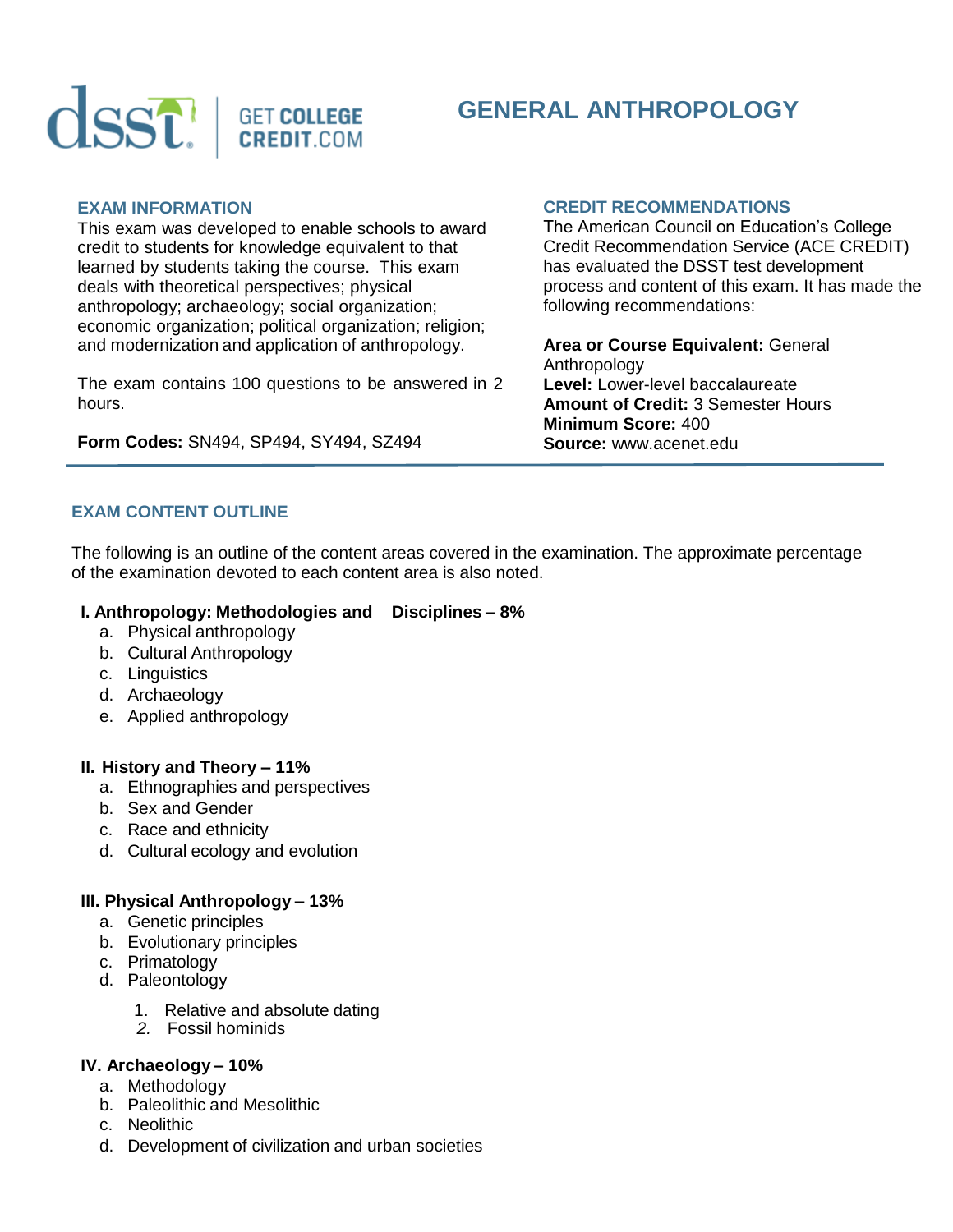## **V. Cultural Systems and Processes – 14%**

- a. Components of culture
- b. Symbolic Systems
- c. Language and communication
- d. Cultural diffusion and power
- e. Cultural universals, sub-cultures and counter
	- a. cultures
- f. World system and colonialism
- g. Arts

## **VI. Social Organization – 10%**

- a. Marriage and family patterns
- b. Kinship and descent groups
- c. Social and economic stratification

# **VII. Economic and Political Organization –11%**

- a. Bands, tribes, chiefdoms, and states
- b. Subsistence and settlement patterns
- c. Trade, reciprocity, redistribution, and market exchange
- d. Modern political systems
- e. Globalization and the Environment

# **VIII. Religion – 11%**

- a. Belief Systems
- b. Formal institutions
- c. Informal organizations
- d. Religious practices and practitioners
- e. Rituals

# **IX. Modernization and Application 12%**

- a. Applied anthropology
- b. Cultural preservation
- c. Directed and spontaneous cultural change
- d. Future Directions
	- 1. Environment
	- 2. Cultural resource management
	- 3. Indigenous survival and global culture

## **REFERENCES**

Below is a list of reference publications that were either used as a reference to create the exam, or were used as textbooks in college courses of the same or similar title at the time the test was developed. You may reference either the current edition of these titles or textbooks currently used at a local college or university for the same class title. It is recommended that you reference more than one textbook on the topics outlined in this fact sheet.

You should begin by checking textbook content against the content outline provided before selecting textbooks that cover the test content from which to study.

Sources for study material are suggested but not limited to the following:

- 1. *Haviland , William A.,Prins, Harald E.L., Mc Bride, B. and Walrath, D. (2013) Cultural Anthropology - The Human Challenge 14th edition Wadsworth*
- 2. *Anthropology: the human challenge*, Haviland, William A., 14<sup>th</sup> edition, 2014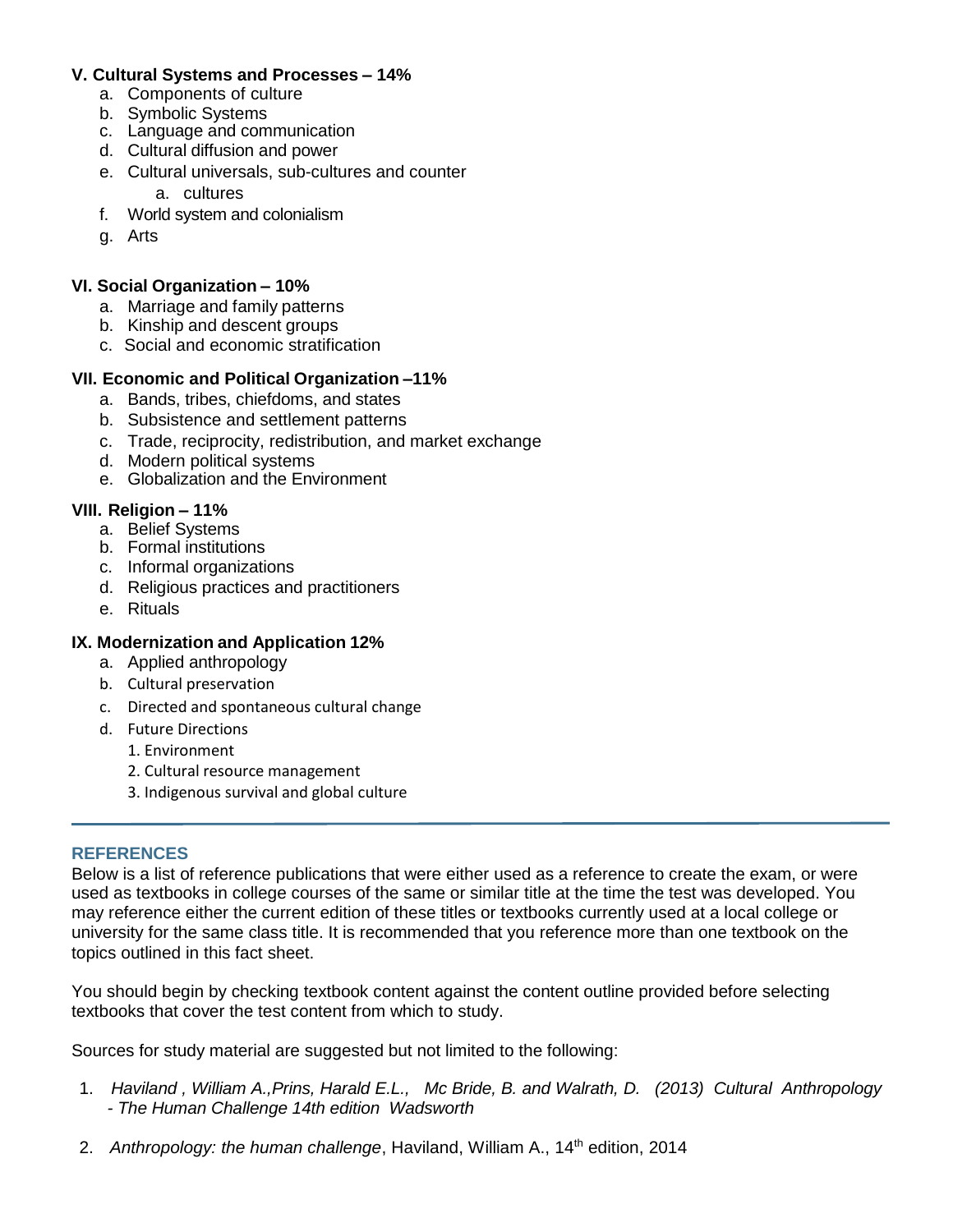- 3. Kottak, Conrad P. (2014) *Mirror for Humanity: A concise introduction to Cultural Anthropology*, 9th Edition McGraw-Hill
- 4. Invitation to Anthropology, Lassiter, Luke E., 3<sup>rd</sup> edition
- 5. *Archaeology: Theories, Methods and Practice*, Colin Renfrew and Paul Bahn, 6th edition, 2012. Publisher Thames and Hudson
- 6. *People of the Earth: An Introduction to World Prehistory*, Brian M. Fagan and Nadia Durrani, 14th edition. Pearson Publishing

## **SAMPLE QUESTIONS**

All test questions are in a multiple-choice format, with one correct answer and three incorrect options. The following are samples of the types of questions that may appear on the exam.

- 1. Which of the following statements best describes the concept of culture?
	- a. Culture consists of genetically transmitted patterns of thinking and acting.
	- b. Culture represents economic and political achievements.
	- c. Culture is primarily determined by artifacts and art.
	- d. Culture consists of learned and shared patterns of thinking and acting.
- 2. A major contribution by Darwin is the
	- a. Principle of uniformism
	- b. Theory of diffusionism

c. Theory of organic solidarity d. Theory of natural selection



Υ

3. All of the following have traditionally been advanced as possible reasons for the incest taboo EXCEPT the

- a. Necessity to create alliances with other groups
- b. Instinctual sexual aversion to relatives
- c. Deleterious effects of continued inbreeding
- d. Example set by nonhuman primates
- 4. The Mesolithic era is often described as a period of transition because it
	- a. Allowed for the development of great hunting cultures
	- b. Is characterized as a period of major growth in the early cities
	- c. Witnessed a sharp decline in the development of tools
	- d. Represented a period of diversification of subsistence strategies
- 5. Which of the following statements about ideal cultural patterns (norms) is true?
	- a. There is often great discrepancy between what people say they do and what they actually do.
	- b. A norm ceases to exist if the normative rule is not carried out in social behavior.
	- c. Norms are seldom outmoded or maladaptive.
	- d. Ideal cultural patterns are found only among peoples who practice agriculture.